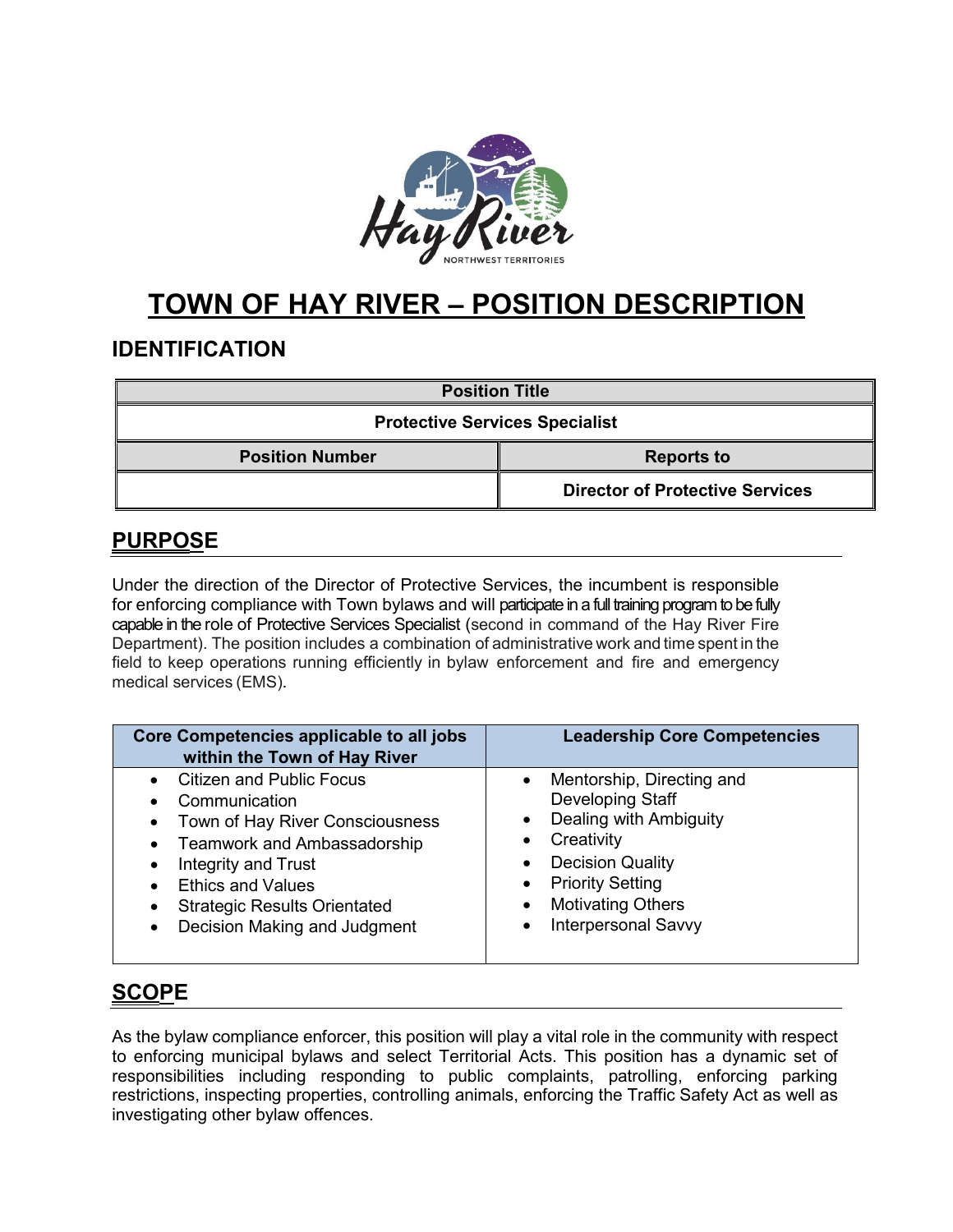As Protective Services Specialist, this position will participate in a combination of on-the-job and formal training to develop the skills necessary to supervise and coordinate the activities of firefighters, including responding to emergencies, providing proper training, managing firefighters, conducting training and ensuring that department policies and procedures are followed. He/she assists the Fire Chief in setting goals for the department, establishing policies and procedures, preparing the budget, periodically reviewing equipment for safety and purchasing new equipment as needed. The job has a defined public presence, and speaking at schools, community events, press events and other meetings is often expected.

### **Job Duties**

#### **1. Bylaw Enforcement Core Duties**

- Participates as a member of the Town's Joint Occupational Health and Safety Committee.
- Enforces municipal bylaws through attendance on site, positively engaging with the public, delivering notices, as well as preparing correspondence, file notes and reports:
	- Conduct regular patrols and perform day to day enforcement activities;
	- Perform court related activities;
	- Enforce speed limits and other vehicle regulations;
	- Conduct investigations;
	- Respond to resident complaints and concerns;
	- Maintain public relations and liaison concerning bylaw awareness and enforcement; and
	- Maintain crowd control as required.
- Provides operational and administrative support to the Protective Services and Bylaw functions:
	- Conduct investigations;
	- Ensure evidence is gathered in an appropriate and legal manner;
	- Follow search and seizure procedures;
	- Properly store evidence;
	- Maintain detailed records of incidences;
	- Prepare reports for presentation to court;
	- Present evidence and give testimony in court;
	- Follow up on court responsibilities;
	- Maintain records of bylaw infractions, permits, etc.;
	- Prepare reports on all areas of By-Law; and
	- Monitor the By-Law budget.

#### **2. Protective Services Intern Core Duties:**

- Responds to emergency incidents as an active member of the Hay River Fire Department.
- Assists in, and/or undertakes, the development, coordination and implementation of Fire Department training, policies and procedures, inspections, pre-plans, and prevention events.
- Provides input into the annual and five-year operating and capital budgets for Protective Services Department.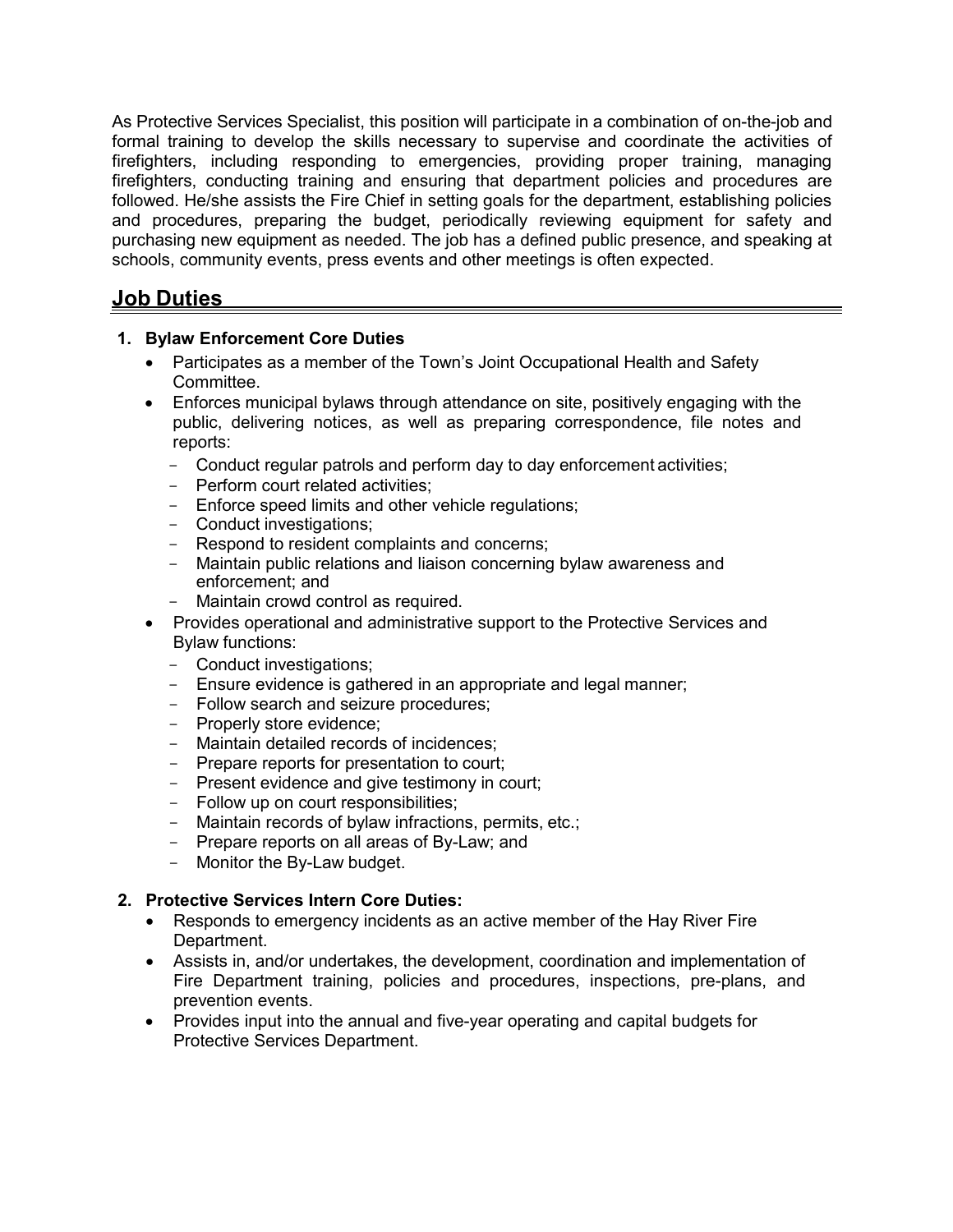• Ensure all apparatus and equipment is maintained in accordance with current regulations, best practices, and policies.

#### **3. Protective Services Specialist Core Duties**

- Completes the progressive certifications to assume the full duties of Protective Services Specialist.
- Assists in the development, implementation and maintenance of the Town's Emergency Program and Plan in accordance with regulations set forth in territorial and local government legislation.
- Responds to emergencies and natural disasters in accordance with the Emergency Management Plan.
- Provides recommendations on policies/procedures and programs to the Director of Protective Services on matters affecting emergency services and implements those that are approved.
- Provides input into the annual and five-year operating and capital budgets for the Municipal Emergency Program Department.
- Provide public awareness and education on the Emergency Management Program and Plan.
- **4.** Performs other duties as assigned.

### **SPECIFICATIONS:**

#### **Bylaw Enforcement**

 $\Box$  Foremost in the qualifications of a person enforcing bylaws is to achieve a level of bylaw knowledge that supports an environment of consistent enforcement and the ability to clearly and calmly communicate bylaws to achieve voluntary compliance in most situations.

#### **Public Safety and Security**

 $\Box$  Foremost in the qualifications of an assistant fire chief is experience and understanding of public safety and security as it relates to firefighting and emergency services. A Protective Services Specialist must have a thorough background in the practices, principles and terminology related to public fire safety and security and must be able to communicate these effectively to staff. He/she must be knowledgeable and experienced in emergency management systems and protocols, and in public safety programs.

#### **Fire-Fighting Practices**

 $\Box$  Second to public safety and security, a Protective Services Specialist/Assistant Fire Chief must have a thorough understanding of fire prevention practices, fire-fighting techniques, rescue systems and fire suppression and attack methods. He/she must understand and have experience in municipal firefighting and hazardous materials handling.

#### **Fire Prevention Building Codes**

 $\Box$  A Protective Services Intern may be called upon to conduct building code inspections and enforcement. He/she must understand national and local ordinances, laws, regulations, codes and standards with respect to building construction. In the absence of a fire marshal within the district in which he/she works, he/she must be qualified to take on these responsibilities.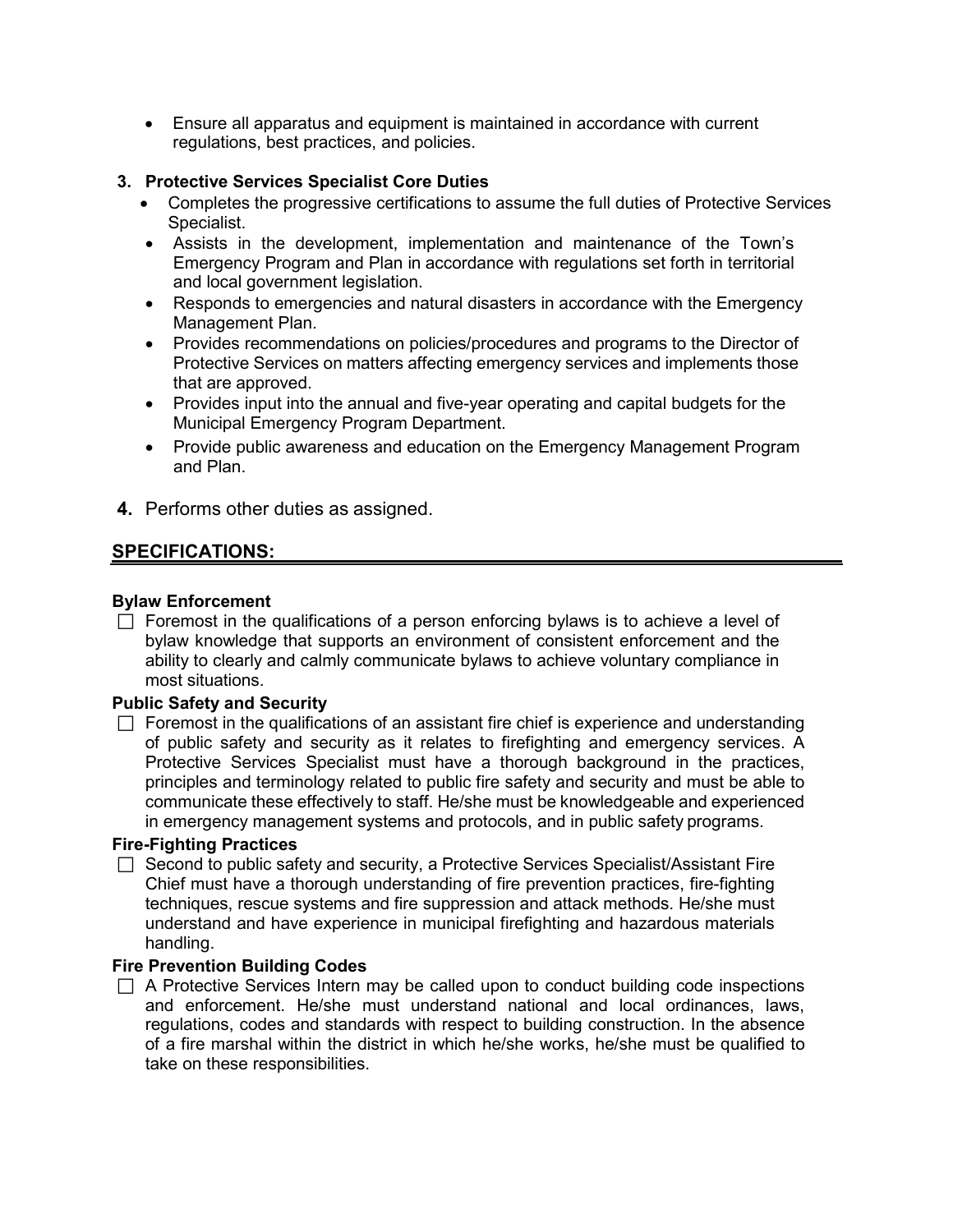#### **Fire and Ambulance Vehicles and Equipment**

 $\Box$  A Protective Services Specialist must be qualified to work with all fire and ambulance vehicles and equipment. He/she must understand fire and ambulance apparatus design, construction and use. He/she must also understand local and Canadian vehicle codes as they relate to firefighting operations. He/she must be knowledgeable of safety factors involved with fire vehicles, equipment and standard vehicles.

#### **Leadership and Management**

 $\Box$  Most Protective Service Specialists must have served in a position of management, such as the role of a fire officer (lieutenant or above). Qualifications for leadership include an understanding of modern employee management principles and practices, motivation, and conflict resolution techniques.

### **KNOWLEDGE and SKILLS**

The following knowledge and skills are required for an individual to be able to perform the duties of this position:

- knowledge of firefighting techniques and methods
- leadership skills including the ability to take full command at the scene of a fire
- knowledge of command and control techniques
- knowledge of investigation and evidence gathering techniques
- knowledge of firefighting training programs including firearm safety, etc.
- knowledge of firefighting public education and awareness programs concerning protective services
- knowledge of public safety theories and methods
- knowledge of emergency response techniques
- knowledge of crowd control techniques
- an understanding of the northern cultural and political environment
- knowledge of emergency procedures, First Aid and CPR
- analytical and problem-solving skills
- decision making skills
- negotiations skills
- effective verbal and listening communications skills

# **QUALIFICATIONS**

This is a position where the incumbent will through a combination of formal and on the job training attain the required knowledge, skills and attitudes through completion of a two to three year technical or community college certificate or diploma in Fire and Emergency Service training and emergency management training, as well as the training outlined below, combined with 2 years directly experience in law enforcement and or bylaw enforcement. Related firefighting and supervisory experience in emergency and command and control situations would be an asset for this position.. Equivalencies will be considered.

#### **Education & Training**

- NFPA 1001 Fire Fighter Certification Level 1 & 2.
- NFPA 1021 Fire Officer 1 or higher or Management Experience
- Emergency Medical Responder (or certification to respond at this level).
- Emergency Management Certification or related training would be considered an asset.
- Endorsed Class 5 driver's license with the ability to upgrade to a Class 3 (with air endorsement) within the 1<sup>st</sup> year of employment.
- Bylaw Enforcement Certification or related training would be considered an asset.